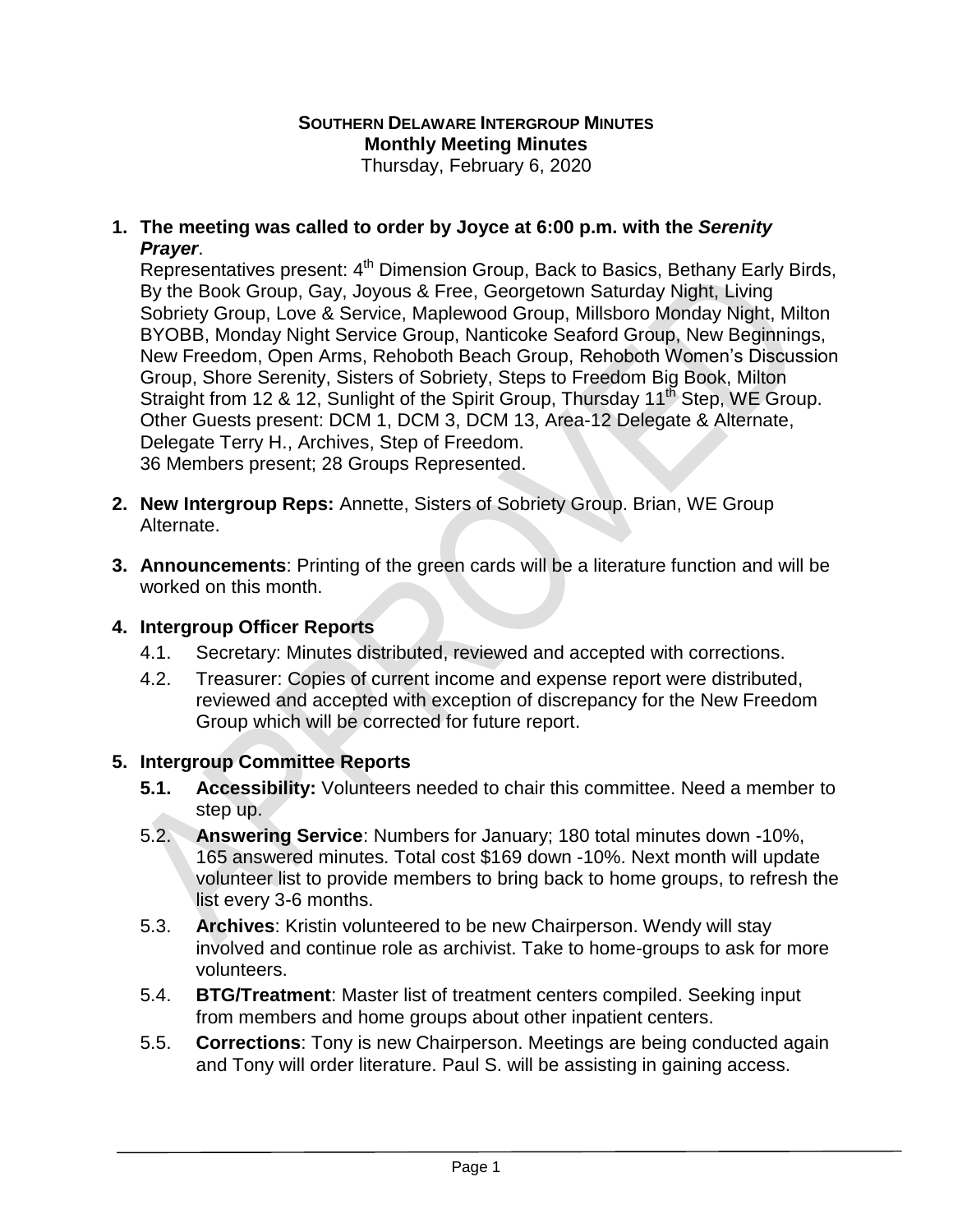- 5.6. **Crest**: 13 active women are bringing in meetings and literature has been provided.
- 5.7. **CPC**: Not present
- 5.8. **Liaison Area 12**: Danielle obtained speakers to attend intergroup meeting monthly. This month was Sally, Alternate Delegate from North Wilmington, who addressed the group. Discussed finance chair and budgeting for the Area which will be presented at Assembly in February. Nerassa deadline has passed but you can still attend. There are rooms available at a hotel across the street. New hearing-impaired meetings – 12 & 12 and Big book.
- 5.9. **Literature**: Input and feedback from the groups can be emailed to literature@sussexaa.org with Literature in the subject line. Discussion surrounded consolidating a literature order and how to supply new groups. Leslie to connect with Sally and coordinate options to consolidate order for savings.
- 5.10. **PI**: Racks and pamphlets ordered; volunteers needed to get out these distributed. Heidi has a list of areas.
- 5.11. **Special Events**: Gratitude breakfast is 4/18 at Oak Orchard fire house. Tickets are still available at \$12 each. August  $30<sup>th</sup>$  is Bash at the Beach, seeking volunteers to help with event. 4/11 at 9am Harvest Diner, Georgetown will be the first planning meeting. Still seeking a volunteer to take over for John who will be stepping down.
- 5.12. **Website/Where & When**: Website report attached. Open Arms group provided changes for the site.

# **6. District / Delegate Reports**

- 6.1. **District 1**: Districts 1, 2, 3, and 13 joint workshop May 16<sup>th</sup> 10a-1p at Connolly Church, Lewes. Planning Meeting 2/16 2p at Camp. Other planning sessions are held every 3<sup>rd</sup> Monday at 6pm in Lewes.
- 6.2. **District 2**: Not present
- 6.3. **District 3**: Alternate DCM Diane is seeking volunteers.
- 6.4. **District 13**: David C. former delegate was operated on and will keep the group posted on progress.
- 6.5. **Delegate**: Area 12 Terry H discussed the April Assembly in NY. Urged members to encourage home group reps to attend. On the agenda is 5<sup>th</sup> Edition of the Big Book, which may potentially remove Chapter to Wives. A total of 79 agenda items are proposed. Will have a final list by end of February and will report back to the group.
- **7. Old Business**: None
- **8. New Business**: Group discussion centered around posting financials on the website. It was not approved and will not be posted.
- **9. Close**: Meeting Adjourned at 7:03 p.m. with recital of *Responsibility Declaration*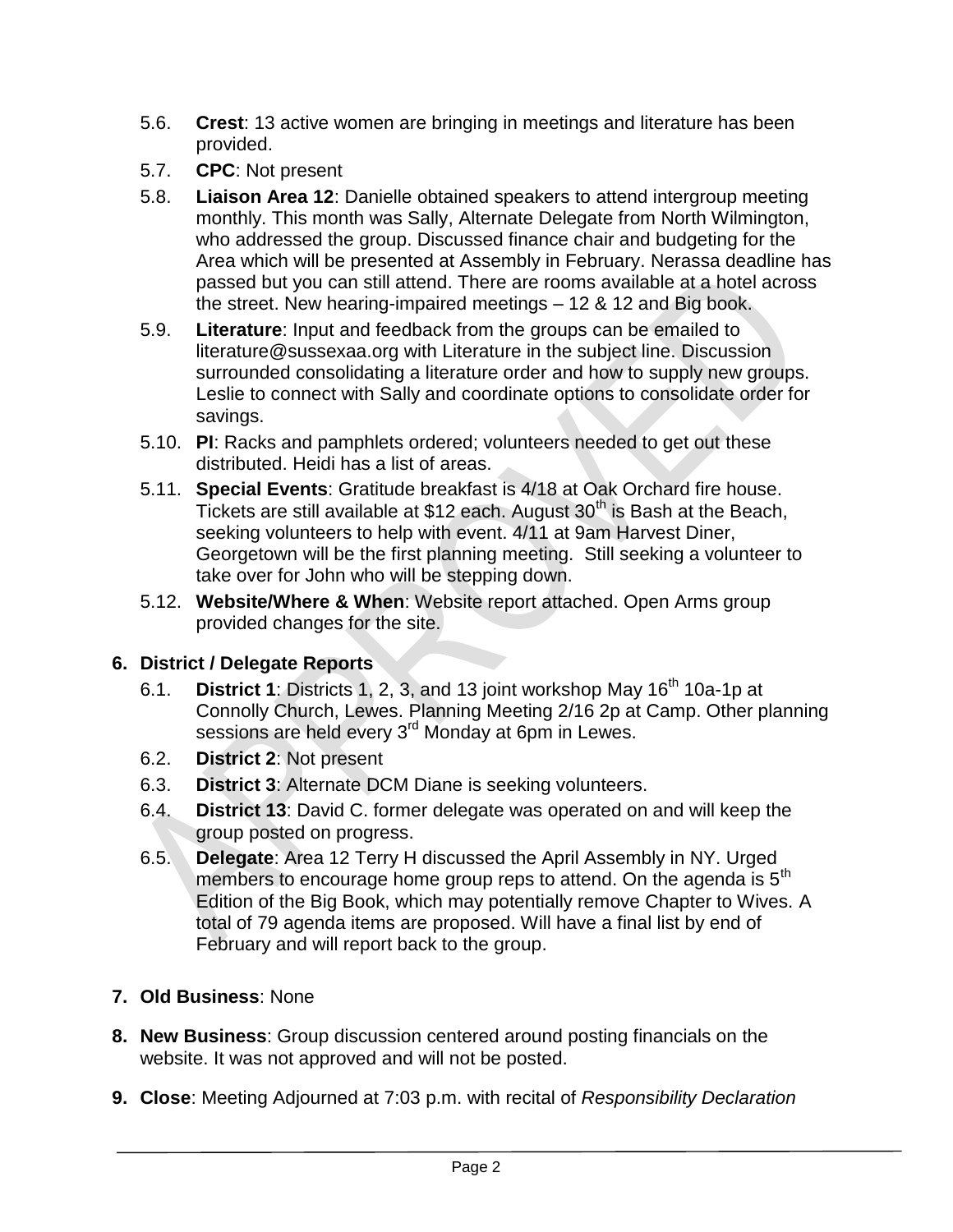Next Scheduled Meeting: **Thursday, April 2, 2020 at 6 p.m.**

Minutes respectfully submitted by Linda H. SDI Secretary

Southern Delaware Intergroup of Alcoholics Anonymous P. O. Box 1080, Millsboro, DE 19966 www.sussexaa.org